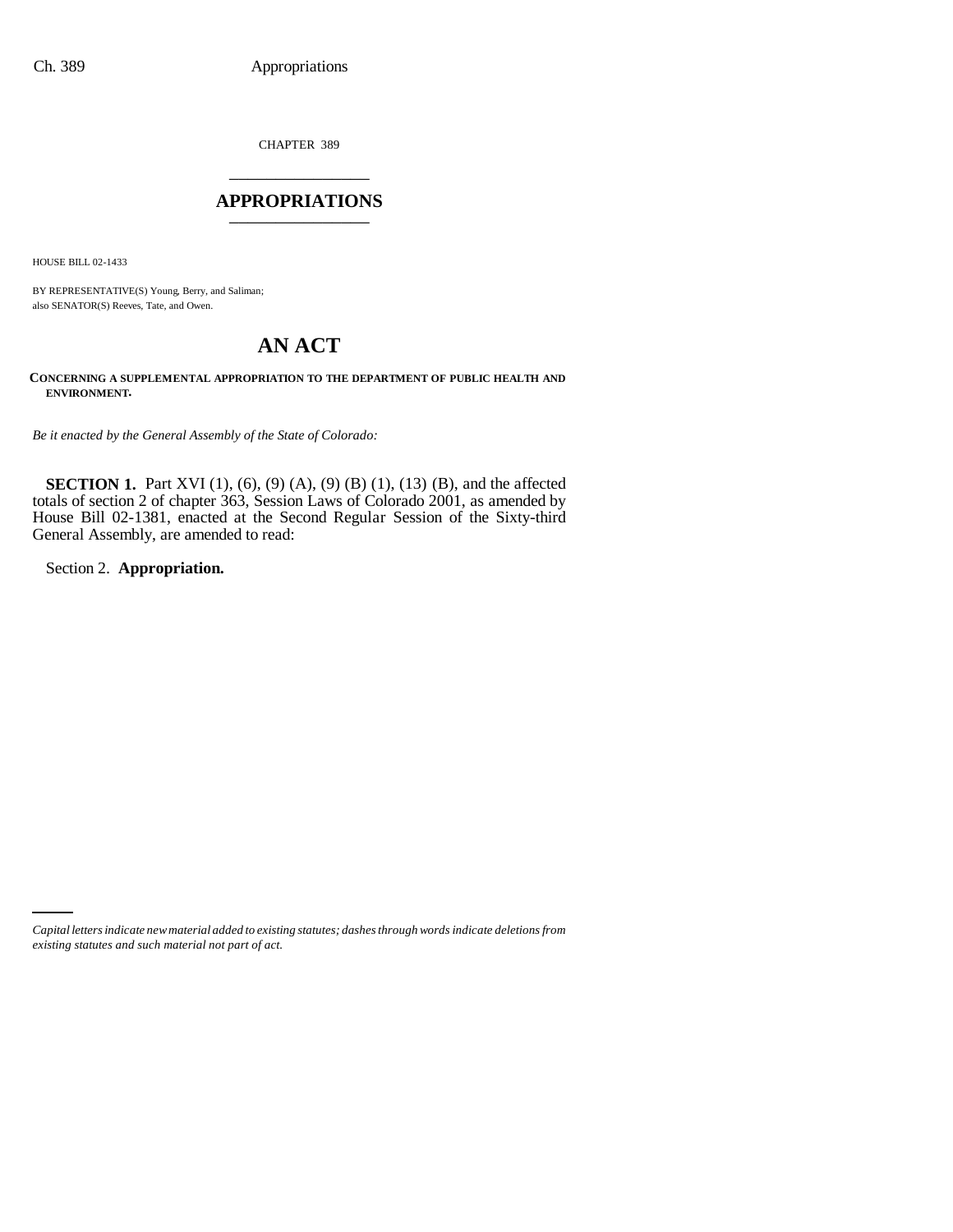|                                               |                                            |                    |                                     |                                                      | APPROPRIATION FROM         |                                                    |                                      |
|-----------------------------------------------|--------------------------------------------|--------------------|-------------------------------------|------------------------------------------------------|----------------------------|----------------------------------------------------|--------------------------------------|
|                                               | <b>ITEM &amp;</b><br><b>SUBTOTAL</b><br>\$ | <b>TOTAL</b><br>\$ | <b>GENERAL</b><br><b>FUND</b><br>\$ | <b>GENERAL</b><br><b>FUND</b><br><b>EXEMPT</b><br>\$ | CASH<br><b>FUNDS</b><br>\$ | <b>CASH</b><br><b>FUNDS</b><br><b>EXEMPT</b><br>\$ | <b>FEDERAL</b><br><b>FUNDS</b><br>\$ |
|                                               |                                            |                    |                                     | <b>PART XVI</b>                                      |                            |                                                    |                                      |
|                                               |                                            |                    |                                     | DEPARTMENT OF PUBLIC HEALTH AND ENVIRONMENT          |                            |                                                    |                                      |
| (1) ADMINISTRATION AND SUPPORT <sup>197</sup> |                                            |                    |                                     |                                                      |                            |                                                    |                                      |
| <b>Personal Services</b>                      | 4,049,864                                  |                    | 207,683<br>$302,253$ <sup>1</sup>   | 94,570                                               | $90.140^a$                 | $3,653,037^b$                                      | 4,434                                |
|                                               | $(68.0$ FTE)                               |                    |                                     |                                                      |                            |                                                    |                                      |
| Retirements                                   | 584,000                                    |                    |                                     |                                                      |                            | 584,000 <sup>b</sup>                               |                                      |
| Health, Life, and Dental                      | 1,269,672                                  |                    | 57,334                              |                                                      | $405,117$ °                | 706,884 <sup>d</sup>                               | 100,337                              |
| Short-term Disability                         | 23,820                                     |                    | 3,623                               |                                                      | $6,474^{\circ}$            | $6,029^{\circ}$                                    | 7,694                                |
| Salary Survey and                             |                                            |                    |                                     |                                                      |                            |                                                    |                                      |
| Senior Executive Service                      | 2,652,840                                  |                    | 331,085                             |                                                      | 626,537°                   | 569,532f                                           | 1,125,686                            |
|                                               | 2,529,425                                  |                    | 207,670                             |                                                      |                            |                                                    |                                      |
| Anniversary Increases                         | 418,304                                    |                    | 54,344                              |                                                      | 91,119°                    | $85,365$ <sup>f</sup>                              | 187,476                              |
| Shift Differential                            | 4,339                                      |                    |                                     |                                                      |                            | 4,339f                                             |                                      |
| Workers' Compensation                         | 211,142                                    |                    |                                     |                                                      |                            | $211,142^b$                                        |                                      |
| <b>Operating Expenses</b>                     | 1,472,130                                  |                    |                                     |                                                      |                            | 1,472,130 <sup>b</sup>                             |                                      |
| Legal Services for                            |                                            |                    |                                     |                                                      |                            |                                                    |                                      |
| 20,809 hours                                  | 1,215,598                                  |                    |                                     |                                                      | 72,082 <sup>c</sup>        | $1,070,732(T)^{g}$                                 | 72,784                               |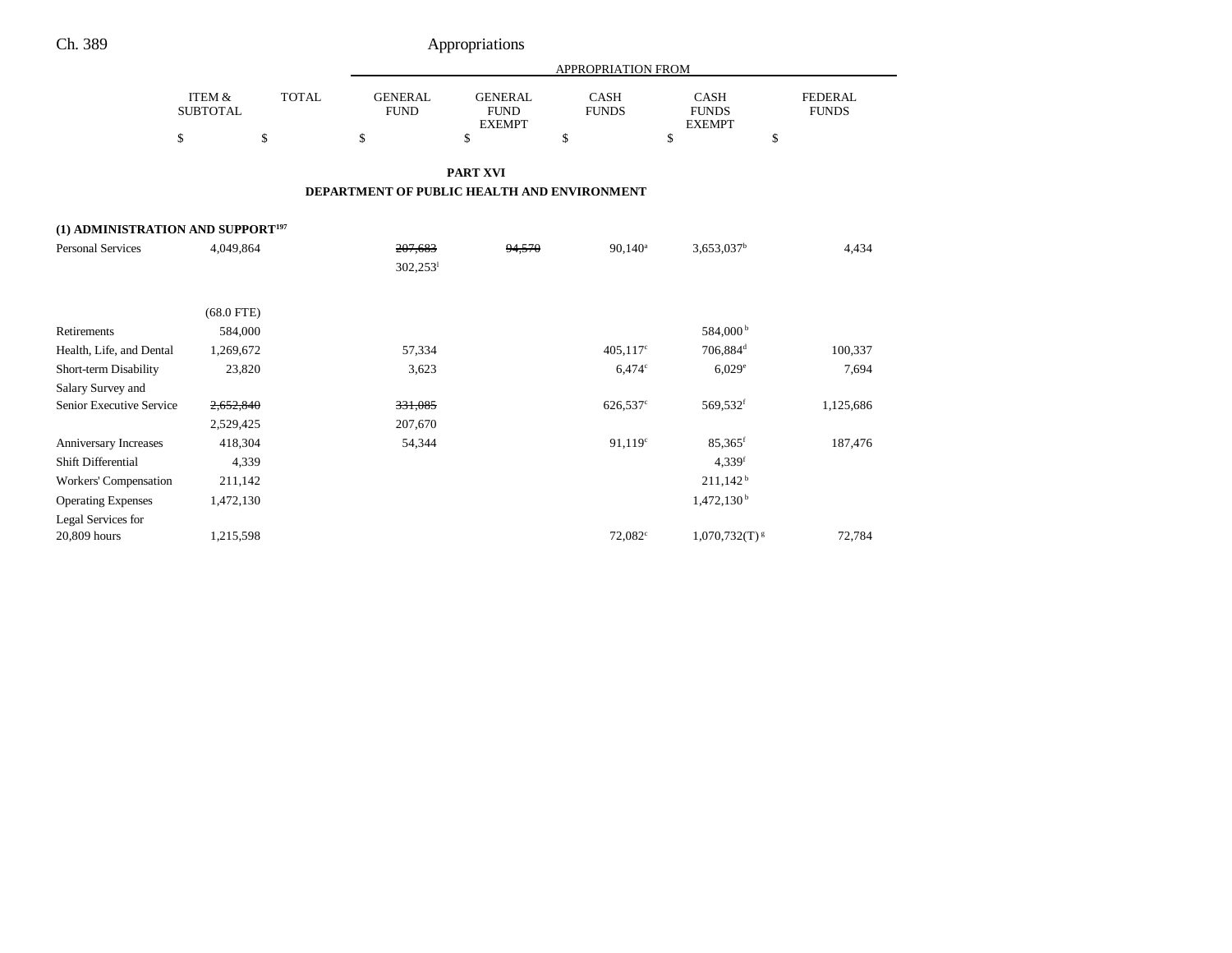| Administrative Law              |                |            |       |                        |                       |         |
|---------------------------------|----------------|------------|-------|------------------------|-----------------------|---------|
| Judge Services for 18           |                |            |       |                        |                       |         |
| hours                           | 2,054          |            |       |                        | $2,054^{\mathrm{b}}$  |         |
| Payment to Risk                 |                |            |       |                        |                       |         |
| Management and                  |                |            |       |                        |                       |         |
| <b>Property Funds</b>           | 42,257         |            |       |                        | $42,257^{\mathrm{b}}$ |         |
| Vehicle Lease Payments          | 250,195        |            |       | 75,029°                | 136,304 <sup>b</sup>  | 38,862  |
| <b>Leased Space</b>             | 4,010,624      |            |       |                        | 3,997,484h            | 13,140  |
| Capitol Complex Leased          |                |            |       |                        |                       |         |
| Space                           | 25,862         |            |       |                        | 25,862 <sup>b</sup>   |         |
| Utilities                       | 291,817        |            |       |                        | 291,817 <sup>b</sup>  |         |
| <b>Building Maintenance</b>     |                |            |       |                        |                       |         |
| and Repair                      | 184,502        |            |       |                        | $184,502^b$           |         |
| Reimbursement for               |                |            |       |                        |                       |         |
| Members of the State            |                |            |       |                        |                       |         |
| Board of Health                 | 4,000          |            | 4,000 |                        |                       |         |
| Environmental                   |                |            |       |                        |                       |         |
| Leadership and Pollution        |                |            |       |                        |                       |         |
| Prevention                      | 761,268        |            |       | $125,219^{\mathrm{i}}$ | 512,105 <sup>j</sup>  | 123,944 |
|                                 | $(2.0$ FTE $)$ |            |       |                        |                       |         |
| <b>Indirect Cost Assessment</b> | 131,283        |            |       | $23,182^{\circ}$       | 57,601 <sup>k</sup>   | 50,500  |
|                                 |                | 17,605,571 |       |                        |                       |         |
|                                 |                | 17,482,156 |       |                        |                       |         |

<sup>a</sup> This amount shall be from the Stationary Sources Control fund pursuant to Section 25-7-114.7(2)(b), C.R.S.

<sup>b</sup> Of these amounts, \$6,404,840(T) shall be from indirect cost recoveries and \$197,957 shall be from various exempt sources of cash funds.

c These amounts shall be from various sources of cash funds.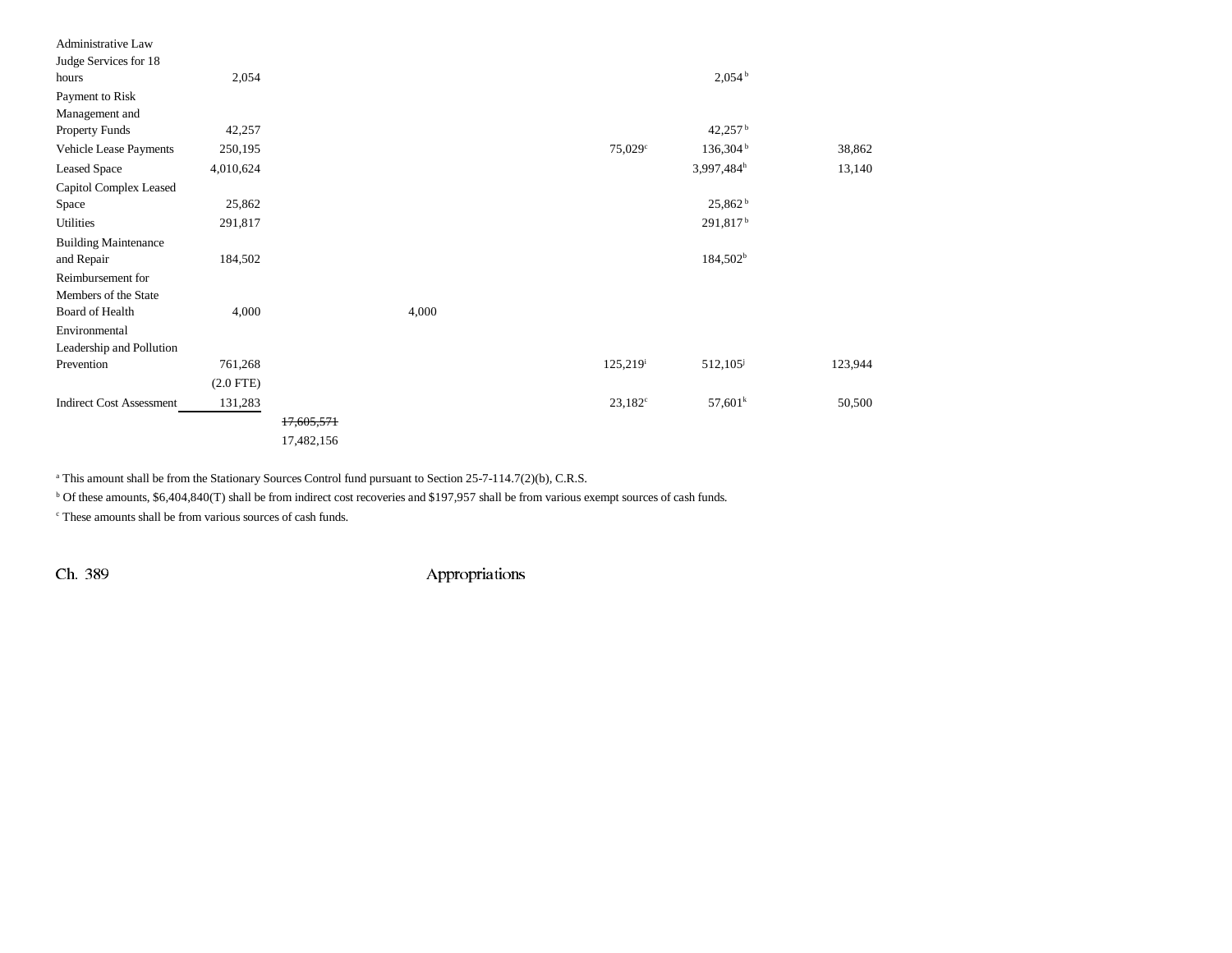# Ch. 389 Appropriations

| <b>ITEM &amp;</b> | <b>TOTAL</b> | <b>GENERAL</b> | <b>GENERAL</b> | CASH         | <b>CASH</b>   | <b>FEDERAL</b> |
|-------------------|--------------|----------------|----------------|--------------|---------------|----------------|
| <b>SUBTOTAL</b>   |              | FUND           | FUND           | <b>FUNDS</b> | <b>FUNDS</b>  | <b>FUNDS</b>   |
|                   |              |                | <b>EXEMPT</b>  |              | <b>EXEMPT</b> |                |
| S                 |              |                |                |              |               |                |

<sup>d</sup> Of this amount, \$235,532 shall be from various fines and penalties, \$183,308(T) shall be from indirect cost recoveries, and \$288,044 shall be from various exempt sources of cash funds.

e Of this amount, \$2,267(T) shall be from indirect cost recoveries and \$3,762 shall be from various exempt sources of cash funds.

f Of these amounts, \$237,787(T) shall be from indirect cost recoveries and \$421,449 shall be from various exempt sources of cash funds.

g Of this amount, \$959,236(T) shall be from indirect cost recoveries, \$26,954(T) shall be from Medicaid funds appropriated in the Department of Health Care Policy and Financing, and \$84,542 shall be from various exempt sources of cash funds.

h Of this amount, \$3,802,461(T) shall be from indirect cost recoveries and \$195,023 shall be from the Automobile Inspection and Readjustment Account of the Highway Users Trust Fund.

<sup>i</sup> This amount shall be from the Pollution Prevention Fund pursuant to Section 25-16.5-109, C.R.S.

j This amount shall be from the Environmental Leadership Pollution Prevention Revolving Fund pursuant to Section 25-6.7-109, C.R.S.

k These amounts shall be from various exempt sources of cash funds.

l OF THIS AMOUNT, \$94,570 IS EXEMPT FROM THE STATUTORY LIMIT ON GENERAL FUND APPROPRIATIONS PURSUANT TO SECTION 24-75-201.1 (1) (a) (III) (A), C.R.S.

#### **(6) WATER QUALITY CONTROL DIVISION200**

**(A) Administration**

| <b>Personal Services</b>  | 611,106   | 376,874(M)     | $104.071$ <sup>a</sup> |               | $130, 161^{\rm b}$   |
|---------------------------|-----------|----------------|------------------------|---------------|----------------------|
|                           |           | $(8.6$ FTE $)$ | $(2.4$ FTE)            |               | $(1.5$ FTE)          |
| <b>Operating Expenses</b> | 41,186    | 21,074(M)      | $2,146^{\circ}$        |               | $17,966^{\rm b}$     |
|                           | 40,847    | 20,735(M)      |                        |               |                      |
| Indirect Cost Assessment  | 1,142,094 |                | $364,540^{\circ}$      | $44,344(T)^d$ | 733,210 <sup>b</sup> |
|                           | 1,794,386 |                |                        |               |                      |
|                           | 1.794.047 |                |                        |               |                      |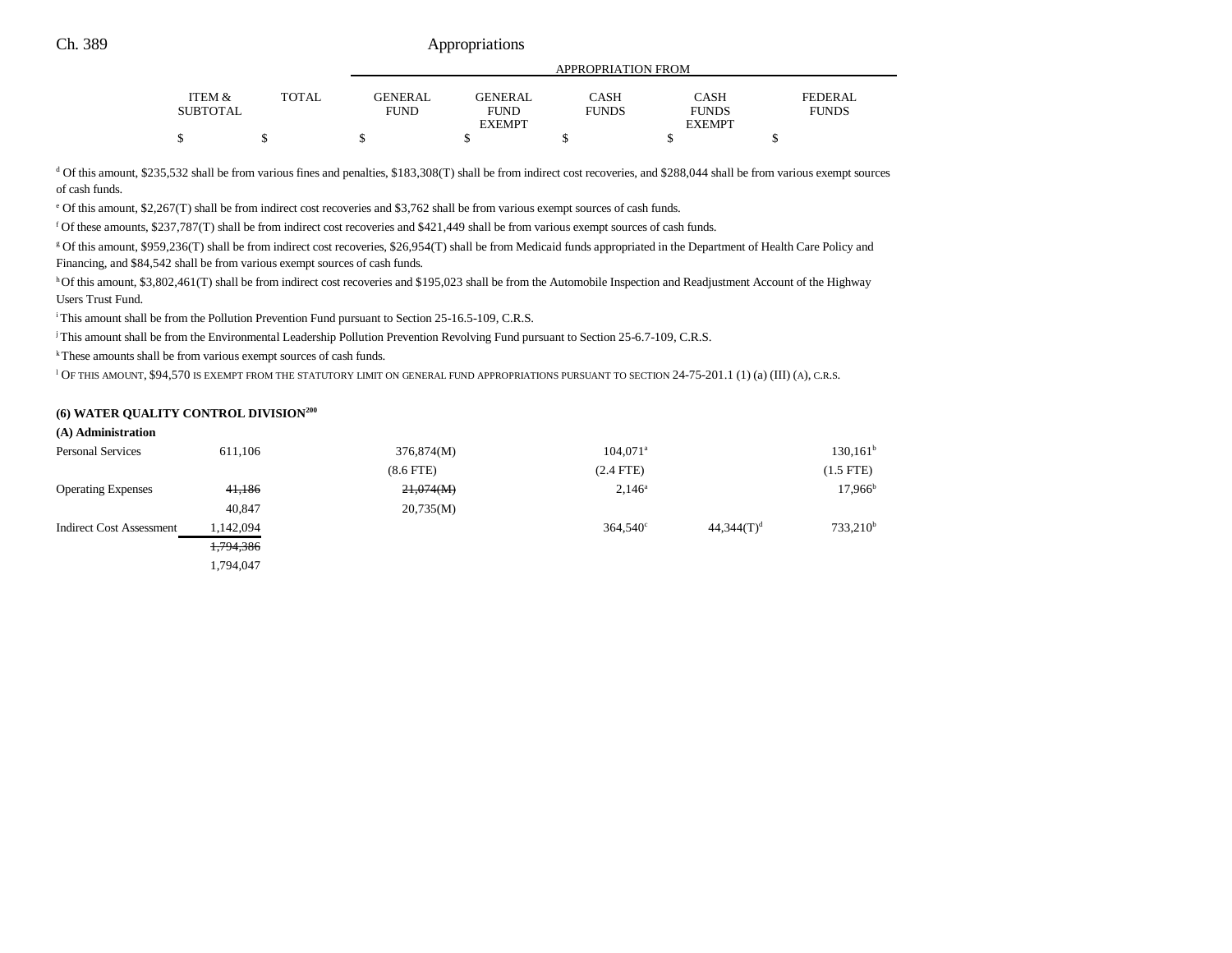<sup>a</sup> These amounts shall be from the Water Quality Control Fund pursuant to Section 25-8-502, C.R.S.

**b** These amounts shall be from the U.S. Environmental Protection Agency.

c This amount shall be from various sources of cash funds.

<sup>d</sup> This amount shall be from the Department of Agriculture, Groundwater Protection Fund pursuant to Section 25-8-205.5 (8), C.R.S.

### **(B) Watershed Assessment, Outreach, and Assistance**

| <b>Personal Services</b>  | 1,870,150 | 518,251        | $134,620^{\circ}$ | $185,791(T)^{b}$ | 1,031,488 <sup>c</sup> |
|---------------------------|-----------|----------------|-------------------|------------------|------------------------|
|                           |           | $(6.5$ FTE $)$ | $(3.0$ FTE)       | $(3.3$ FTE)      | $(16.0$ FTE)           |
| <b>Operating Expenses</b> | 524,323   | 414,149        |                   | $11,295(T)^{b}$  | 98,879°                |
|                           | 517,655   | 407,481        |                   |                  |                        |
| Local Grants and          |           |                |                   |                  |                        |
| Contracts                 | 1,042,392 |                |                   |                  | $1,042,392^{\circ}$    |
|                           | 3,436,865 |                |                   |                  |                        |
|                           | 3,430,197 |                |                   |                  |                        |

<sup>a</sup> This amount shall be from the Water Quality Control Fund pursuant to Section 25-8-502, C.R.S.

b These amounts shall be from the Department of Agriculture, Groundwater Protection Fund Pursuant to Section 25-8-205.5 (8), C.R.S.

c These amounts shall be from the U.S. Environmental Protection Agency.

| (C) Permitting and Compliance Assurance |           |                |                          |                        |             |
|-----------------------------------------|-----------|----------------|--------------------------|------------------------|-------------|
| <b>Personal Services</b>                | 2,097,691 | 385,370        | $1,146,639$ <sup>a</sup> | $144,848$ <sup>b</sup> | 420,834     |
|                                         |           | $(5.6$ FTE $)$ | $(20.9$ FTE)             | $(2.0$ FTE $)$         | $(4.7$ FTE) |
| <b>Operating Expenses</b>               | 168,020   | 15,233         | $118,812^a$              | 10.727 <sup>b</sup>    | 23,248      |
|                                         | 167,775   | 14,988         |                          |                        |             |
|                                         | 2,265,711 |                |                          |                        |             |
|                                         | 2,265,466 |                |                          |                        |             |
|                                         |           |                |                          |                        |             |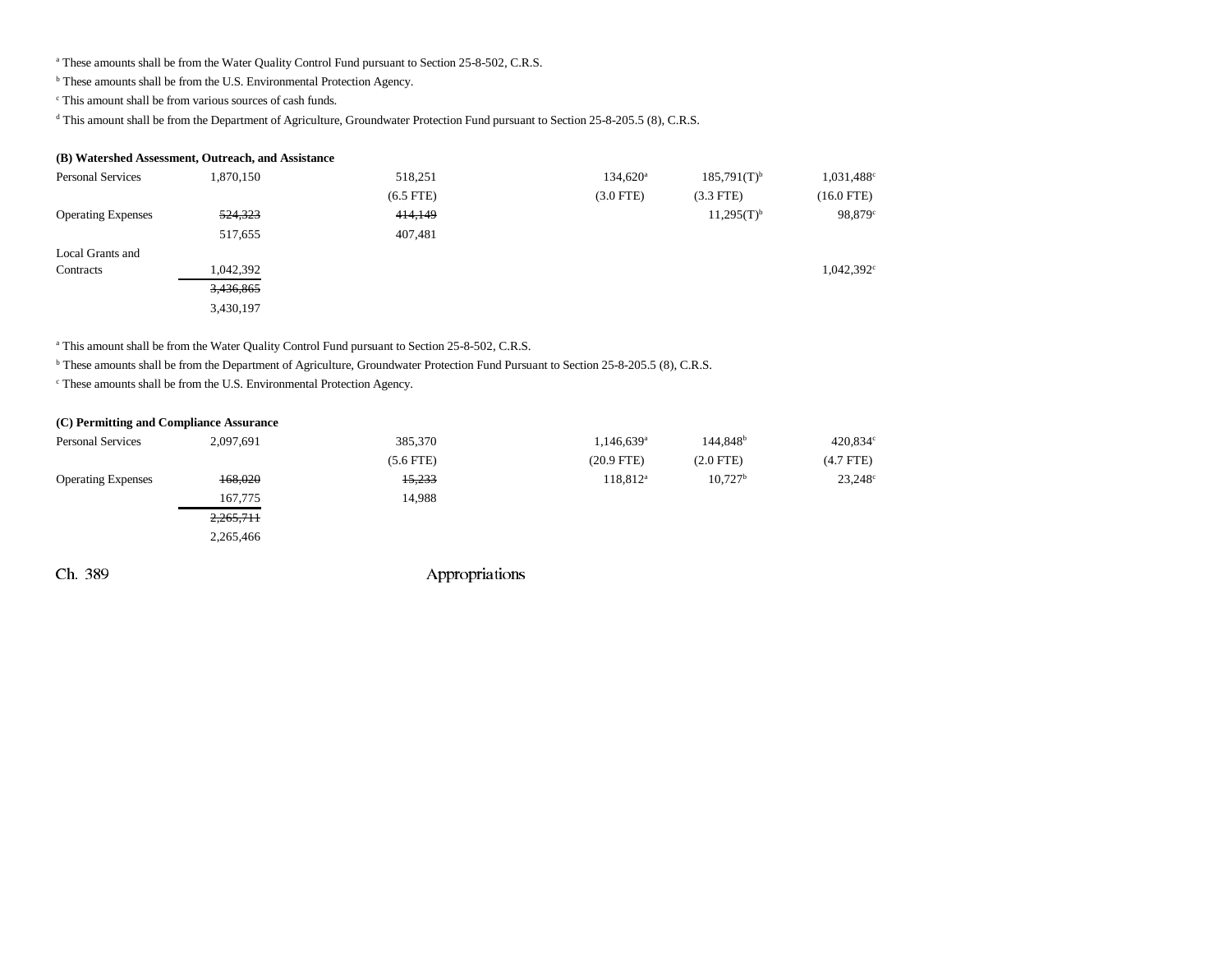## Ch. 389 Appropriations

|                 |       | APPROPRIATION FROM |                |              |               |              |
|-----------------|-------|--------------------|----------------|--------------|---------------|--------------|
| ITEM &          | TOTAL | GENERAL.           | <b>GENERAL</b> | CASH         | CASH          | FEDERAL      |
| <b>SUBTOTAL</b> |       | <b>FUND</b>        | <b>FUND</b>    | <b>FUNDS</b> | <b>FUNDS</b>  | <b>FUNDS</b> |
|                 |       |                    | <b>EXEMPT</b>  |              | <b>EXEMPT</b> |              |
|                 |       |                    |                |              |               |              |

a Of these amounts, \$933,911 shall be from the Water Quality Control Fund pursuant to Section 25-8-502, C.R.S., \$179,134 shall be from the Sludge Management Program Fund pursuant to Section 30-20-110.5 (3), C.R.S., and \$152,406 shall be fees collected by the Industrial Pretreatment Program pursuant to Section 25-8-508, C.R.S. <sup>b</sup> These amounts shall be from cash funds exempt revenues that are from a revenue change as a result of Amendment 14, concerning the regulation of commercial hog facilities, which was approved by voters statewide at the 1998 general election.

c These amounts shall be from the U.S. Environmental Protection Agency and are shown for informational purposes only.

#### **(D) Drinking Water Program**

| <b>Personal Services</b>  | 1,782,365 | 452,148(M)     | 1,330,217 <sup>a</sup> |
|---------------------------|-----------|----------------|------------------------|
|                           |           | $(8.6$ FTE $)$ | $(19.8$ FTE)           |
| <b>Operating Expenses</b> | 156,456   | 35,612(M)      | 120,844 <sup>a</sup>   |
|                           | 155.883   | 35,039(M)      |                        |
|                           | 1,938,821 |                |                        |
|                           | 1,938,248 |                |                        |

a These amounts shall be from the U.S. Environmental Protection Agency and are shown for informational purposes only.

9,435,783 9,427,958

**(9) DISEASE CONTROL AND ENVIRONMENTAL EPIDEMIOLOGY DIVISION198**

**(A) Administration, General Disease Control and Surveillance**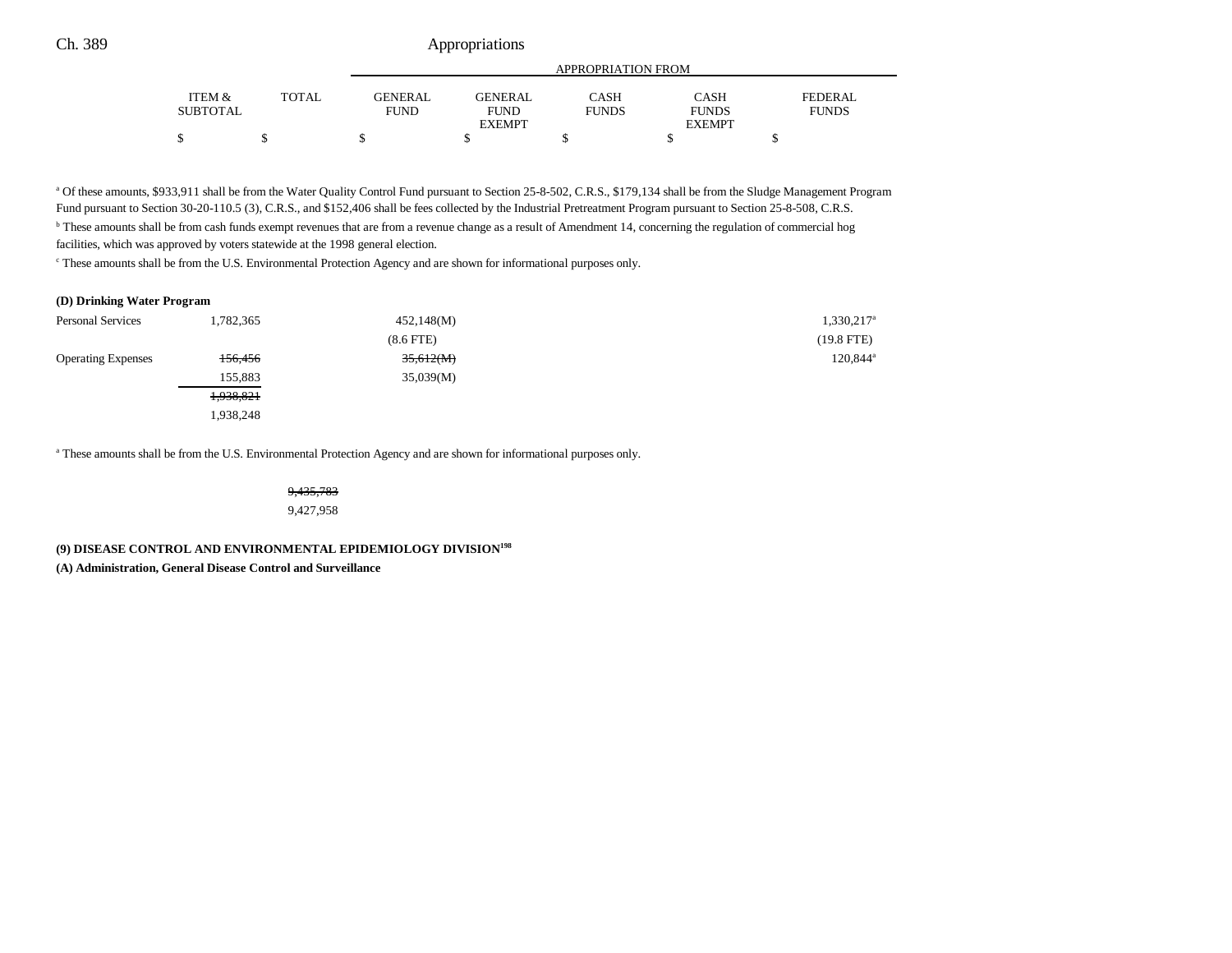| <b>Personal Services</b>        | 988.927   | 532,380        |                    |                          | $456,547$ <sup>a</sup> |
|---------------------------------|-----------|----------------|--------------------|--------------------------|------------------------|
|                                 |           | $(8.1$ FTE $)$ |                    |                          | $(6.4$ FTE)            |
| <b>Operating Expenses</b>       | 446,753   | 331,664        | 6.216 <sup>b</sup> |                          | $108,873^{\circ}$      |
|                                 | 433,711   | 318,622        |                    |                          |                        |
| <b>Indirect Cost Assessment</b> | 1,517,644 |                | 1.016 <sup>b</sup> | $77,962(T)$ <sup>c</sup> | 1,438,666              |
|                                 | 2,953,324 |                |                    |                          |                        |
|                                 | 2,940,282 |                |                    |                          |                        |

a These amounts shall be from the Preventive Health Services Block Grant and are shown for informational purposes only.

<sup>b</sup> These amounts shall be from the sale of rabies vaccines.

c Of this amount, \$51,528 shall be from federal funds appropriated in the Department of Human Services and \$26,434 shall be from Medicaid funds appropriated in the Department of Health Care Policy and Financing.

#### **(B) Special Purpose Disease Control Programs**

| $(1)$ Immunization <sup>202</sup> |           |         |                        |              |
|-----------------------------------|-----------|---------|------------------------|--------------|
| <b>Personal Services</b>          | 1,004,520 |         | $2,724(T)^{a}$         | 1,001,796    |
|                                   |           |         |                        |              |
|                                   |           |         |                        | $(19.0$ FTE) |
| <b>Operating Expenses</b>         | 7,959,132 | 461,369 | $1,330(T)^{a}$         | 7,496,433    |
|                                   |           | 40,000  | $422,699$ <sup>a</sup> |              |
|                                   | 8,963,652 |         |                        |              |

<sup>a</sup> These amounts OF THESE AMOUNTS, \$421,369 SHALL BE FROM RESERVES IN THE INFANT IMMUNIZATION FUND PURSUANT TO SECTION 25-4-1708, C.R.S., AND \$4,054 shall be from Medicaid funds appropriated in the Department of Health Care Policy and Financing. FINANCING(T).

> 28,618,299 28,605,257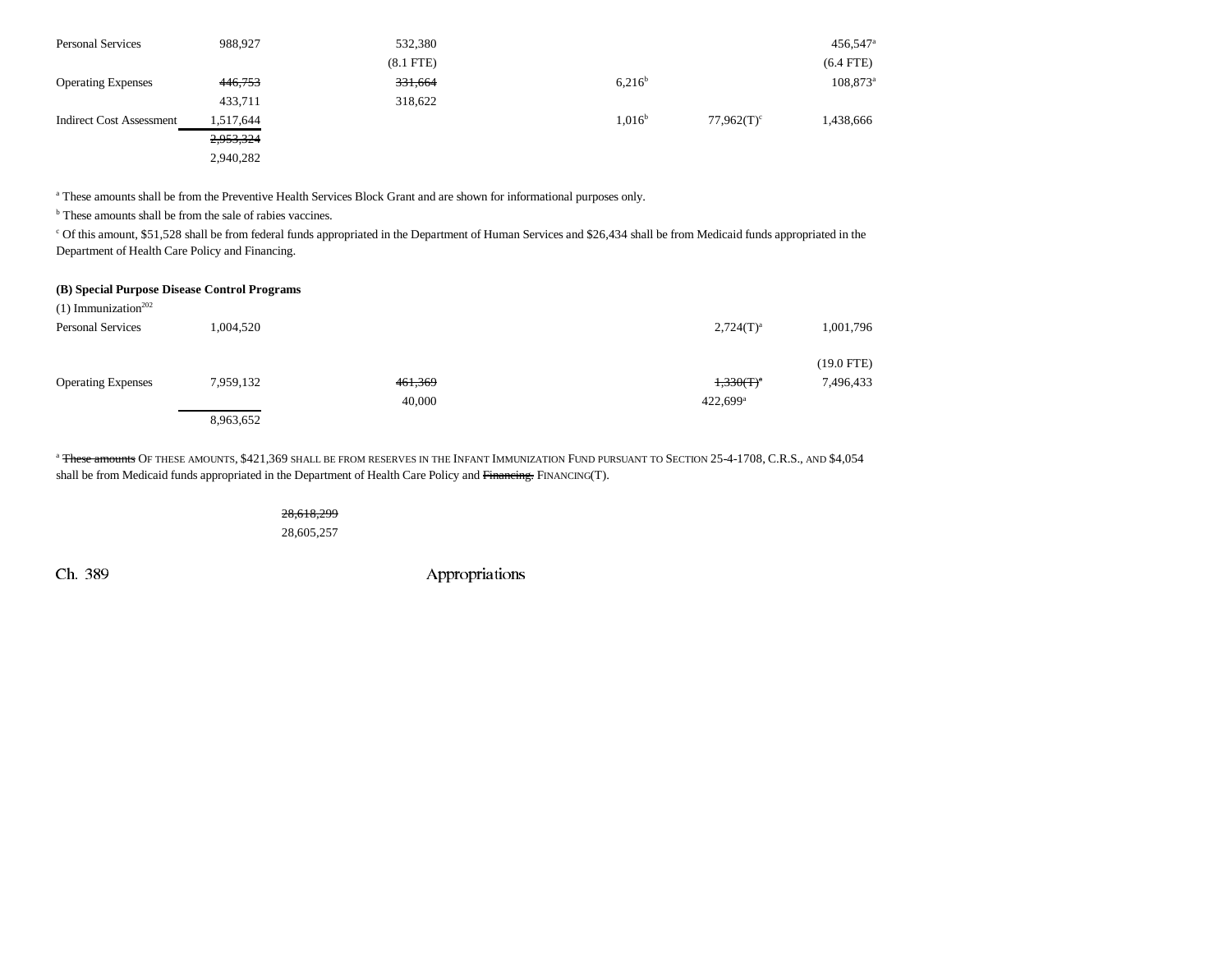|  |  | Appropriations |  |
|--|--|----------------|--|
|  |  |                |  |
|  |  |                |  |
|  |  |                |  |
|  |  |                |  |

|                                                                                                                                                                                                                                           |                                                    |              |                                                  |                                                | APPROPRIATION FROM   |                                              |                                |
|-------------------------------------------------------------------------------------------------------------------------------------------------------------------------------------------------------------------------------------------|----------------------------------------------------|--------------|--------------------------------------------------|------------------------------------------------|----------------------|----------------------------------------------|--------------------------------|
|                                                                                                                                                                                                                                           | ITEM &<br><b>SUBTOTAL</b>                          | <b>TOTAL</b> | <b>GENERAL</b><br><b>FUND</b>                    | <b>GENERAL</b><br><b>FUND</b><br><b>EXEMPT</b> | CASH<br><b>FUNDS</b> | <b>CASH</b><br><b>FUNDS</b><br><b>EXEMPT</b> | <b>FEDERAL</b><br><b>FUNDS</b> |
|                                                                                                                                                                                                                                           | \$                                                 | \$           | \$                                               | \$                                             | \$                   | \$                                           | \$                             |
| (13) PREVENTION AND INTERVENTION SERVICES FOR CHILDREN AND YOUTH <sup>198</sup><br>(B) Youth Crime Prevention and Positive Intervention Program<br>Youth Crime Prevention<br>and Positive Intervention<br>Grants <sup>210, 211, 212</sup> | 7,651,402<br>7,488,806                             |              | <del>7,571,412</del><br>7,408,816<br>$(3.0$ FTE) |                                                |                      | $79,990^{\rm a}$                             |                                |
| Youth Mentoring<br>Services Cash Fund<br>Youth Mentoring<br>Services                                                                                                                                                                      | 1,200,000<br>1,415,946<br>10,267,348<br>10,104,752 |              | 1,200,000                                        |                                                |                      | 1,415,946 <sup>b</sup>                       |                                |

<sup>a</sup> This amount shall be from reserves in the Student Dropout Prevention and Intervention Fund pursuant to Section 25-20.5-204 (6) (b), C.R.S.

<sup>b</sup> This amount shall be from the Youth Mentoring Services Cash Fund pursuant to Section 25-20.5-203 (6), C.R.S.

13,213,170 13,050,574

**TOTALS PART XVI**